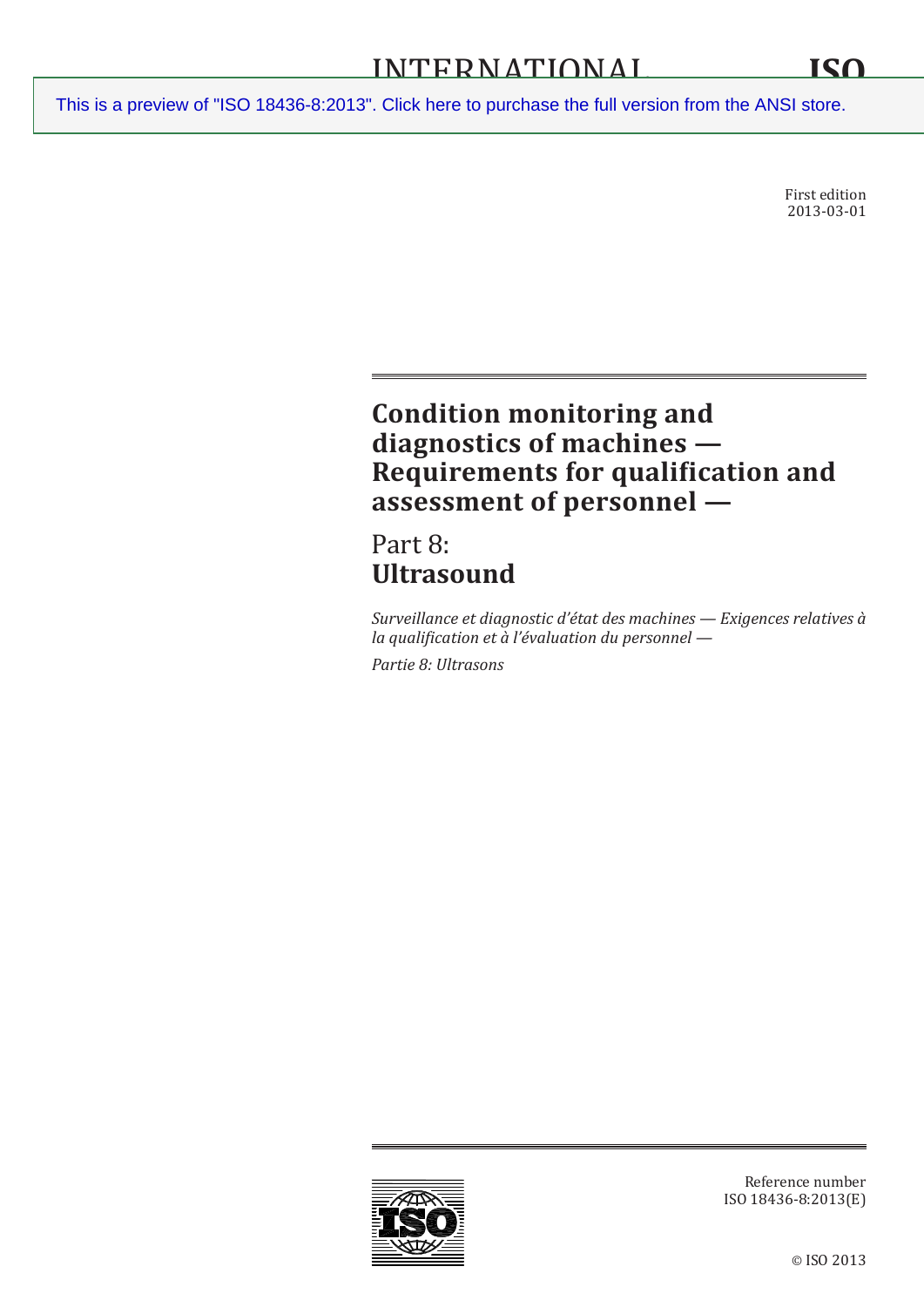

## **COPYRIGHT PROTECTED DOCUMENT**

© ISO 2013

All rights reserved. Unless otherwise specified, no part of this publication may be reproduced or utilized otherwise in any form or by any means, electronic or mechanical, including photocopying, or posting on the internet or an intranet, without prior written permission. Permission can be requested from either ISO at the address below or ISO's member body in the country of the requester.

ISO copyright office Case postale 56 • CH-1211 Geneva 20 Tel. + 41 22 749 01 11 Fax + 41 22 749 09 47 E-mail copyright@iso.org Web www.iso.org

Published in Switzerland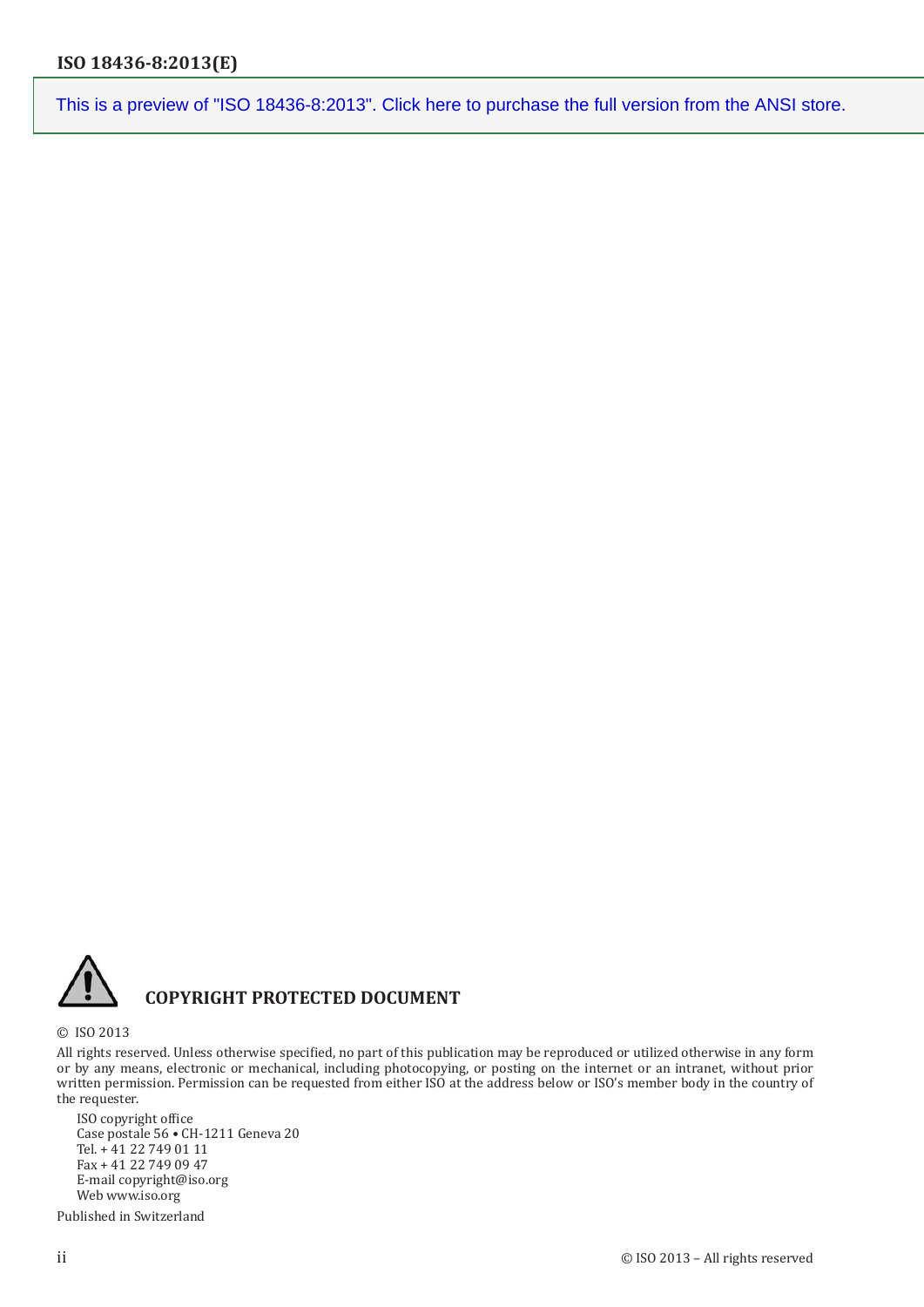## **Foreword**

ISO (the International Organization for Standardization) is a worldwide federation of national standards bodies (ISO member bodies). The work of preparing International Standards is normally carried out through ISO technical committees. Each member body interested in a subject for which a technical committee has been established has the right to be represented on that committee. International organizations, governmental and non-governmental, in liaison with ISO, also take part in the work. ISO collaborates closely with the International Electrotechnical Commission (IEC) on all matters of electrotechnical standardization.

The procedures used to develop this document and those intended for its further maintenance are described in the ISO/IEC Directives, Part 1. In particular the different approval criteria needed for the different types of ISO documents should be noted. This document was drafted in accordance with the editorial rules of the ISO/IEC Directives, Part 2, [www.iso.org/directives.](http://www.iso.org/directives)

Attention is drawn to the possibility that some of the elements of this document may be the subject of patent rights. ISO shall not be held responsible for identifying any or all such patent rights. Details of any patent rights identified during the development of the document will be in the Introduction and/or on the ISO list of patent declarations received, [www.iso.org/patents.](http://www.iso.org/patents)

Any trade name used in this document is information given for the convenience of users and does not constitute an endorsement.

The committee responsible for this document is ISO/TC 108, *Mechanical vibration, shock and condition monitoring*, Subcommittee SC 5, *Condition monitoring and diagnostics of machine systems*.

ISO 18436 consists of the following parts, under the general title *Condition monitoring and diagnostics of machines — Requirements for qualification and assessment of personnel*:

- *Part 1: Requirements for assessment bodies and the assessment process*
- *Part 2: Vibration condition monitoring and diagnostics*
- *Part 3: Requirements for training bodies and the training process*
- *Part 4: Field lubricant analysis*
- *Part 5: Lubricant laboratory technician/analyst*
- *Part 6: Acoustic emission*
- *Part 7: Thermography*
- *Part 8: Ultrasound*